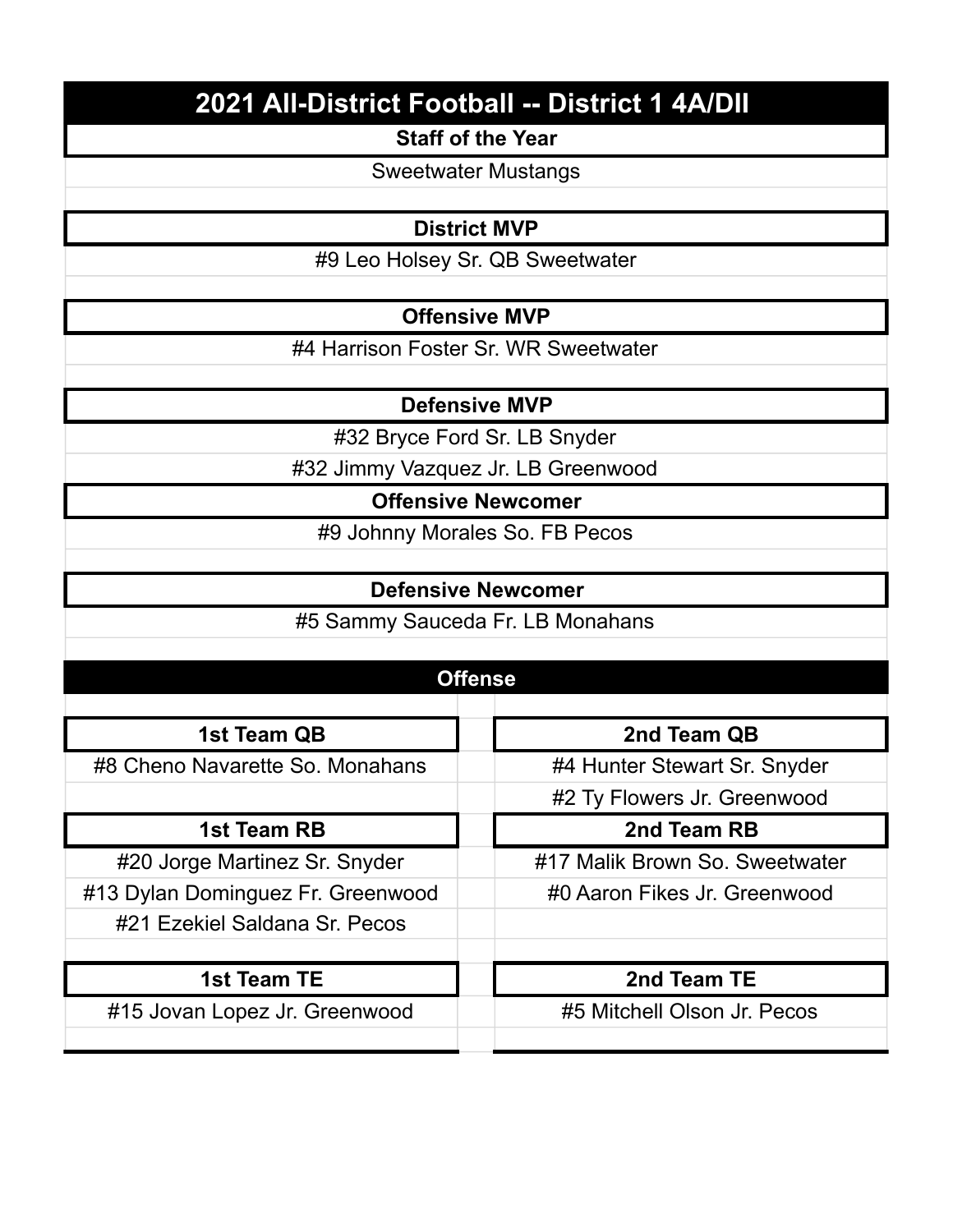| 1st Team WR                         | 2nd Team WR                        |
|-------------------------------------|------------------------------------|
| #14 Leonard Davis Sr. Monahans      | #1 Tim Henderson Sr. Snyder        |
| #6 Jorge Olivarez Sr. Snyder        | #10 Joe Angel Reyna Sr. Sweetwater |
| #1 Armando Torres Sr. Sweetwater    | #10 Rance Purser Jr. Greenwood     |
| #80 Zane Ogle Jr. Greenwood         | #21 Tanner Jones Sr. Monahans      |
|                                     |                                    |
| <b>1st Team O-Line</b>              | 2nd Team O-Line                    |
| #56 Deric Garcia Sr. Snyder         | #52 Jayton Cunnings Sr. Sweetwater |
| #61 Aden Hernandez Jr. Snyder       | #51 Orlando Baeza Jr. Greenwood    |
| #74 Ely Berrera Sr. Sweetwater      | #77 Lucas Ordonez Sr. Monahans     |
| #60 Devyn Davis Sr. Sweetwater      | #65 Hector Rodriguez So. Pecos     |
| #53 JC Lucero Sr. Greenwood         | #66 Jose Murillo Sr. Snyder        |
| #50 McKy Lambert Sr. Greenwood      |                                    |
| #70 Jacob Alston Sr. Monahans       |                                    |
|                                     | <b>Defense</b>                     |
|                                     |                                    |
| 1st Team DT                         | 2nd Team DT                        |
| #42 Rolando Rodriguez Sr. Greenwood | #70 Jacob Alston Sr. Monahans      |
| #67 Reyes Silva Sr. Snyder          | #79 Xander Richardson Sr. Snyder   |
| #77 Noel Mekogue Jr. Sweetwater     | #53 JC Lucero Sr. Greenwood        |
|                                     |                                    |
| 1st Team DE                         | 2nd Team DE                        |
| #52 Troy Botts Sr. Snyder           | #56 Deric Garcia Sr. Snyder        |
| #92 Caleb Lee Sr. Sweetwater        | #31 Tyler Marlett Sr. Sweetwater   |
| #22 Grant Luebke Sr. Greenwood      | #57 Carlos Barraza So. Greenwood   |
|                                     |                                    |
| 1st Team LB                         | 2nd Team LB                        |
| #11 Eric Martinez Sr. Sweetwater    | #4 John Breeden Sr. Greenwood      |
| #5 Shawn Kelly Jr. Greenwood        | #10 Bryan Bejarano Jr. Monahans    |
| #20 Tre Gomez Sr. Monahans          | #56 David Madrid Jr. Pecos         |
| #50 Kyler Teakell Sr. Snyder        | #1 Tim Henderson Sr. Snyder        |
|                                     | #30 Cedric Brown Sr. Sweetwater    |
|                                     |                                    |